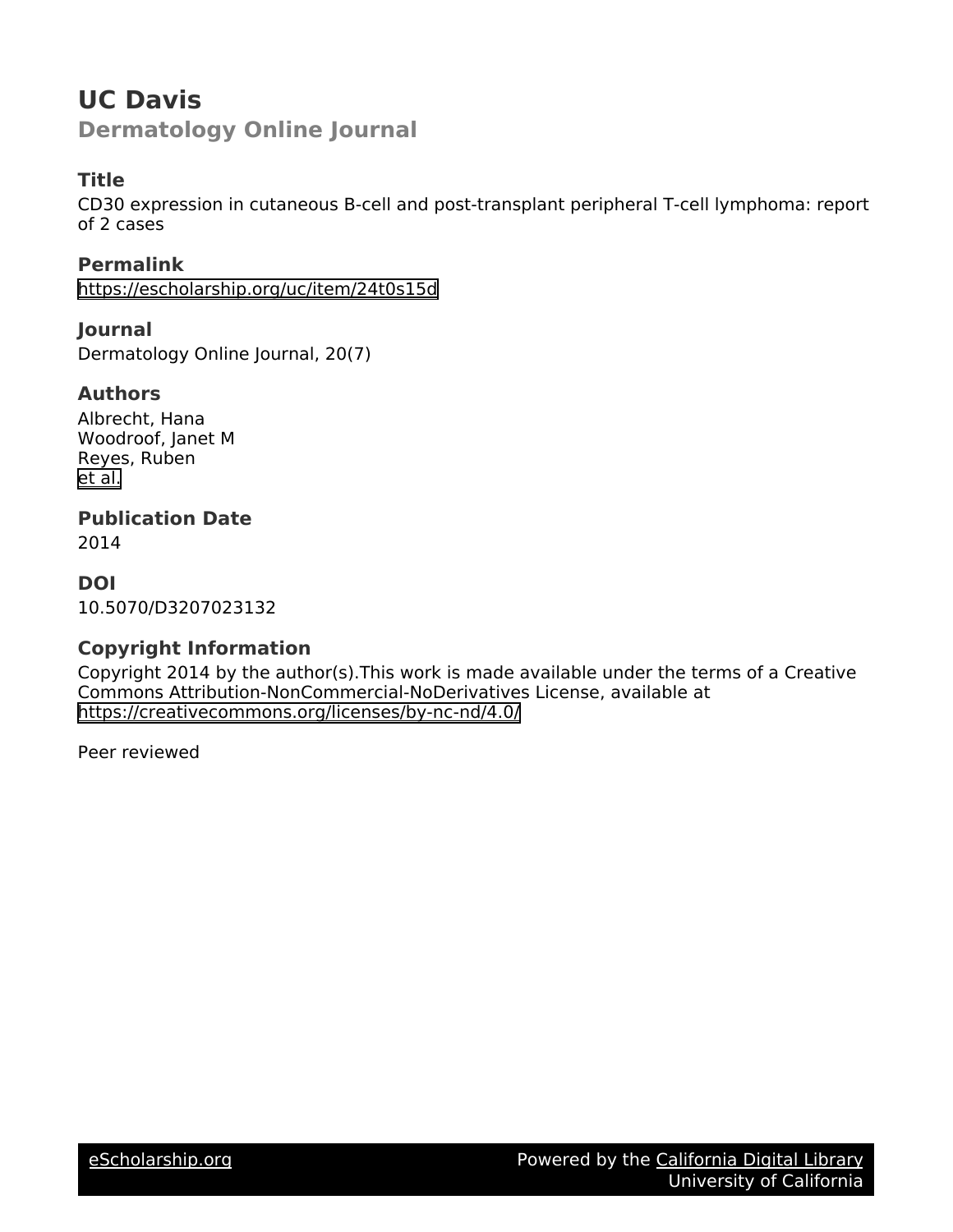### **Volume 20 Number 7 July 2014**

#### **Case Report**

**CD30 expression in cutaneous B-cell and post-transplant peripheral T-cell lymphoma: report of 2 cases** 

 $\bf{H}$ ana Albrecht DO $^1$ , Janet M. Woodroof MD $^1$ , Ruben Reyes MD $^2$ , Benjamin C. Powers $^2$ , Garth R. Fraga MD $^1$ 

**Dermatology Online Journal 20 (7): 4**

**1 Department of Pathology and Laboratory Medicine, University of Kansas Medical Center, Kansas City, KS** 

**2 Department of Internal Medicine, Hematology/Oncology, University of Kansas Medical Center, Kansas City, KS**

#### **Correspondence:**

Garth R. Fraga, MD Associate Professor, Pathology University of Kansas Medical Center gfraga@kumc.edu

# **Abstract**

CD30 expression is the hallmark of the cutaneous CD30+ lymphoproliferative disorders, lymphomatoid papulosis and anaplastic large cell lymphoma. We report CD30 expression in cutaneous follicle center cell lymphoma and in cutaneous post-transplant peripheral T-cell lymphoma. Histopathologists should be aware of CD30 expression in cutaneous lymphomas outside the realm of so-called CD30+ lymphoproliferative disorders to avoid diagnostic errors and improper medical treatment.

#### **Keywords: CD30-positive T-cell lymphoma, classical Hodgkin lymphoma, CD30-positive primary cutaneous Bcell lymphoma, posttransplantation lymphoproliferative disorder of T-cell origin**

# **Introduction**

CD30, a 120 kDa glycoprotein, is a transmembrane cytokine receptor belonging to the tumor necrosis factor (TNF) receptor superfamily [1]. CD30 is normally expressed on a very small number of activated B- and T-cells, as well as some tumors such as embryonal carcinoma. Its physiological role is unclear. CD30 has been reported to be involved with negative selection of T-cells and as a co-stimulatory molecule on T-cells. In addition, CD30 may be involved in the induction of cell cycle arrest, apoptosis, and activation of the prosurvival transcription factor, NF-kB [1]. CD30 is also highly expressed on the surface of malignant lymphocytes including those in Hodgkin lymphoma (HL), anaplastic large cell lymphoma (ALCL), multiple myeloma, and adult T-cell leukemia [2].CD30 expression in cutaneous hematologic neoplasms is the hallmark of lymphomatoid papulosis and anaplastic large cell lymphoma. Separation between them requires clinical correlation and they are reported histologically under the umbrella term *CD30+ lymphoproliferative disorder*. We report two primary cutaneous lymphomas with potentially misleading CD30 expression. Neither case exhibited features of anaplastic large cell lymphoma or lymphomatoid papulosis. These cases underscore the importance of full immunophenotyping and clinical correlation for accurate diagnosis of cutaneous lymphomas. Pathologists should be aware that CD30 expression occurs in cutaneous lymphomas besides anaplastic large cell lymphoma and lymphomatoid papulosis.

# **Case synopsis**

*Case 1*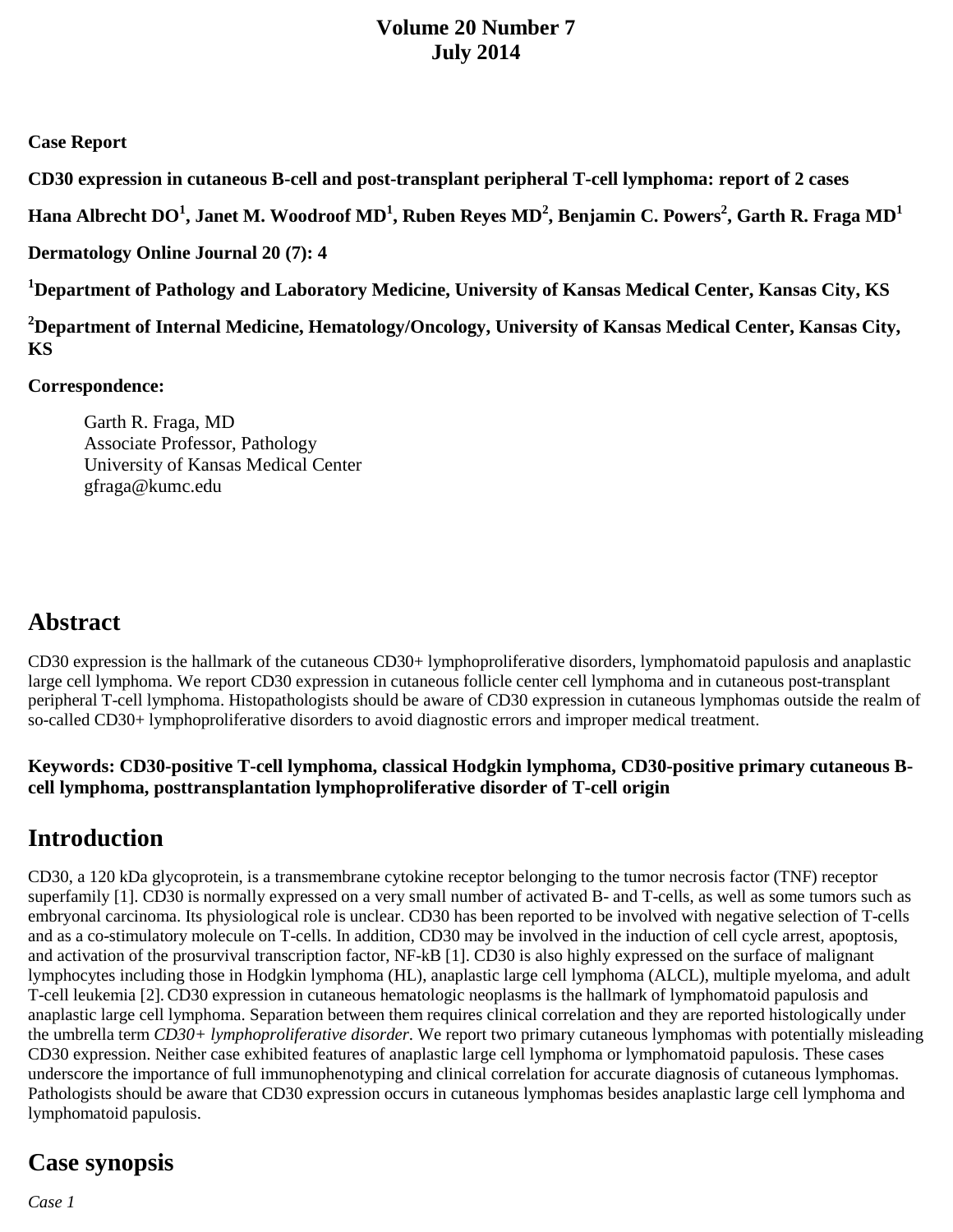A 67-year-old woman presented with several months of weakness, night sweats, 15 pound weight loss, and intractable abdominal pain. An axillary lymph node biopsy in September of 2010 demonstrated classical nodular sclerosing Hodgkin lymphoma. The patient achieved remission with ABVD chemotherapy (doxorubicin, bleomycin, vinblastine, and dacarbazine) by February 2011. She continued to remain in remission until May 2012 when physical examination revealed a rapidly enlarging mass in the left neck. A positron emission tomography - computed tomography (PET-CT) demonstrated abnormal activity in the neck, axilla, retroperitoneum, and inguinal area. Although a cervical lymph node biopsy performed at an outside facility was interpreted as reactive adenopathy, relapsed Hodgkin lymphoma was clinically suspected because of progressive adenopathy by imaging studies. She was treated with salvage chemotherapy with ICE (ifosfamide, carboplatin, etoposide), high-dose chemotherapy with BEAM (carmustine, etoposide, cytarabine, and melphalan) and autologous stem cell transplant. Three months post-transplant, the patient presented with multiple subcutaneous violaceous nodules across the lower abdomen, left upper thigh, and right lower leg.

Cutaneous excisional biopsy demonstrated a large dermal/hypodermal nodule comprised of small and large atypical lymphocytes (Figure 1A), some with irregular coarse nuclear membranes, vesicular nuclei, and nucleoli. There was focal tumor necrosis. The tumor was distinctly different from the patient's previous Hodgkin lymphoma. Malignant-appearing lymphocytes exhibited strongly positive CD2 and CD4 expression, moderately strongly positive CD3 and CD5 expression, and reduced CD7 expression. Large lymphocytes exhibited CD30-positive immunostaining (Figure 1B). Large lymphocytes were also granzyme B, TIA1, and Beta-F1 immunostain-positive. They were negative for CD8, CD15, CD20, CD56 and EBER, EMA, ALK1, and TCR gamma. Ki-67 antigen expression varied from 10-40% depending upon the field of examination (Figure 1). A diagnosis of peripheral T-cell lymphoma, NOS, in a post-transplant patient was rendered.

The patient was started on gemcitabine chemotherapy and demonstrated a good response with shrinking of multiple skin tumors.



**Figure 1.** Peripheral T-cell lymphoma, NOS. A) Dermal/hypodermal nodule (H&E), B) showing immunoreactivity for CD30, C) negative for CD15, D) positive for CD3, E) negative for CD20, and E) Ki-67 varying from 10-40% (F).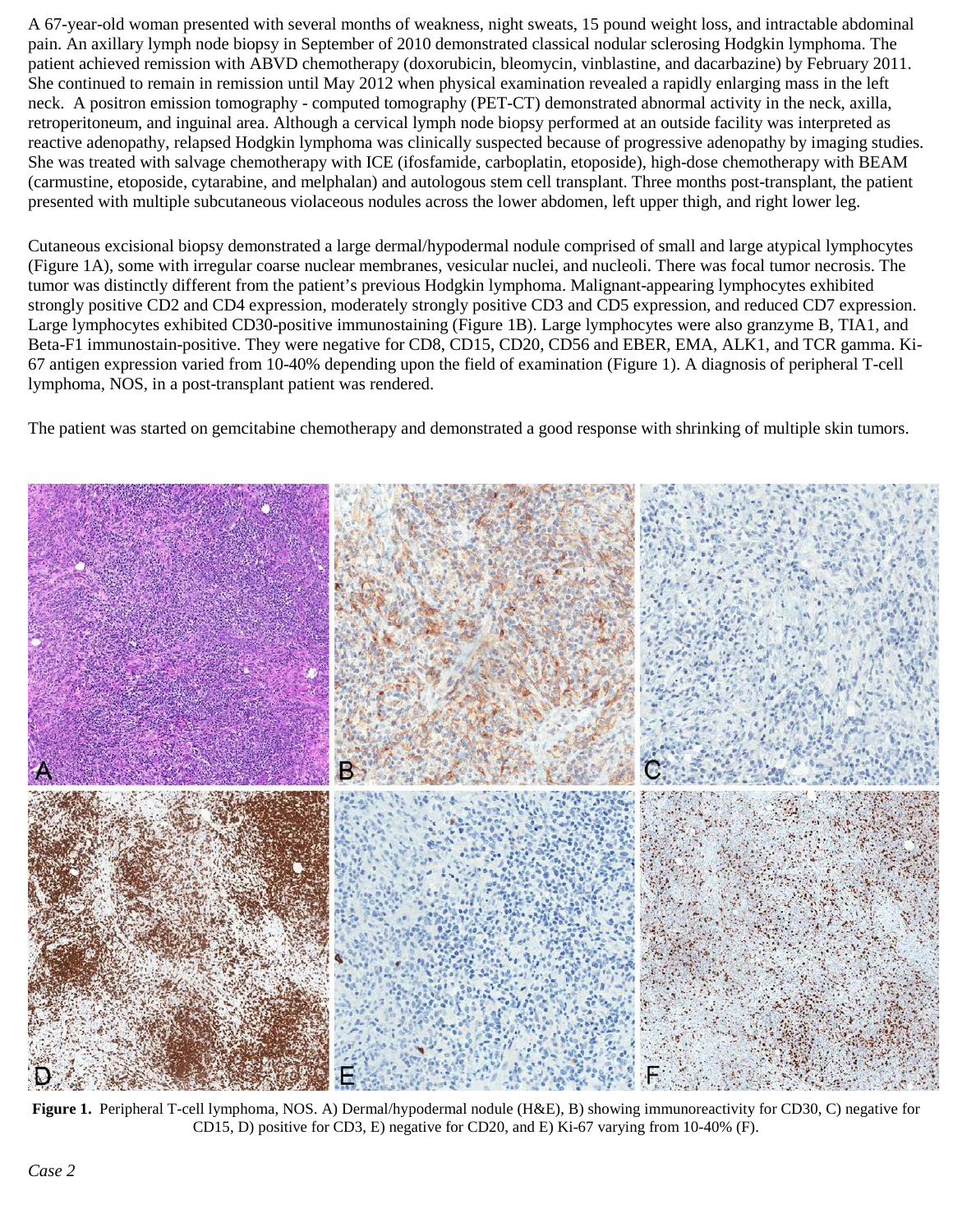A 64-year-old woman with a history of a subdural hematoma, reactive cervical nodal follicular hyperplasia, and 40 pound unintentional weight loss presented for evaluation of cutaneous nodules. Physical examination revealed a 5x3 cm violaceous tumor of the right external thigh. There were two smaller tumor nodules on the left thigh. Cutaneous excisional biopsy of a thigh nodule demonstrated a large dermal and partially hypodermal infiltrate comprised of large pleomorphic CD20(+) B-cells (Figure 2E) exhibiting moderately strong BCL2, BCL6, and CD30 expression, 20-25% MUM1 expression, weak CD10 expression (+/-), and absence of CD3, CD5, and IgM. Kappa and lambda *in situ* hybridization revealed sparse numbers of background polyclonal plasma cells. CD35 demonstrated meshwork of follicular dendritic cells, though discrete follicles were inconspicuous on routine hematoxylin-eosin sections (Figure 2). *In situ* hybridization for EBV (EBER) was negative. FISH for *c-myc* and t(14;18) was negative. Bone marrow biopsy was negative for lymphoma. A diagnosis of CD30-positive diffuse large B-cell lymphoma was rendered. Clinical follow-up revealed partial spontaneous regression and absence of systemic disease. The patient exhibited complete response to R-CHOP chemotherapy. We suspect this case represents a diffuse growth pattern primary cutaneous follicle center cell lymphoma with anomalous CD30 expression.



**Figure 2.** Primary cutaneous follicle center lymphoma. A) Thigh tumor demonstrating B) diffuse dermal infiltration (H&E), C) showing immunoreactivity for CD30, D) CD35, E) CD20, F) BCL2, G) CD10, and H) Ki-67.

## **Discussion**

The CD30 molecule was originally identified on the surface of Reed-Sternberg cells in patients with Hodgkin lymphoma. Since then, the CD30 antigen has been identified in a variety of malignant and benign conditions. In the skin, CD30 is usually associated with lymphomatoid papulosis (LyP) and primary cutaneous anaplastic large T-cell lymphoma (cALCL). Further, CD30 can also be positive in some cases of B cell lymphomas and mycosis fungoides [1]. CD30 is restricted to cells of the immune system including CD4+ and CD8+ T lymphocytes and is not normally expressed in resting cells of healthy individuals. CD30 regulates cell proliferation, differentiation, and apoptosis, but its exact role is not yet well understood [1,2].

Primary cutaneous CD30-positive T-cell lymphoproliferative disorders (CD30-T-LPD) are the second most common category of cutaneous T-cell lymphoma [3,8]. They include lymphomatoid papulosis (LyP) and primary cutaneous anaplastic large cell lymphoma (c-ALCL). Some authors consider LyP and c-ALCL to be similar disorders that lie on a continuous spectrum. Separation is based upon clinical features and evolution. CD30 expression can also be encountered in large cell transformation of mycosis fungoides [8]. We describe two cases of cutaneous lymphoma in which CD30 expression might have been misconstrued as specific evidence of a CD30+ lymphoproliferative disorder. Our first case posed the differential diagnosis of a CD30+ lymphoproliferative disorder, recurrent Hodgkin lymphoma, and a de novo post-transplant T-cell lymphoproliferative disorder. The expression of T-cell-associated antigens and demonstration of a clonal T-cell gene rearrangement ruled out Hodgkin lymphoma. The absence of hallmark cells and spontaneous involution combined with the aggressive course ruled out primary cutaneous anaplastic large cell lymphoma/lymphomatoid papulosis.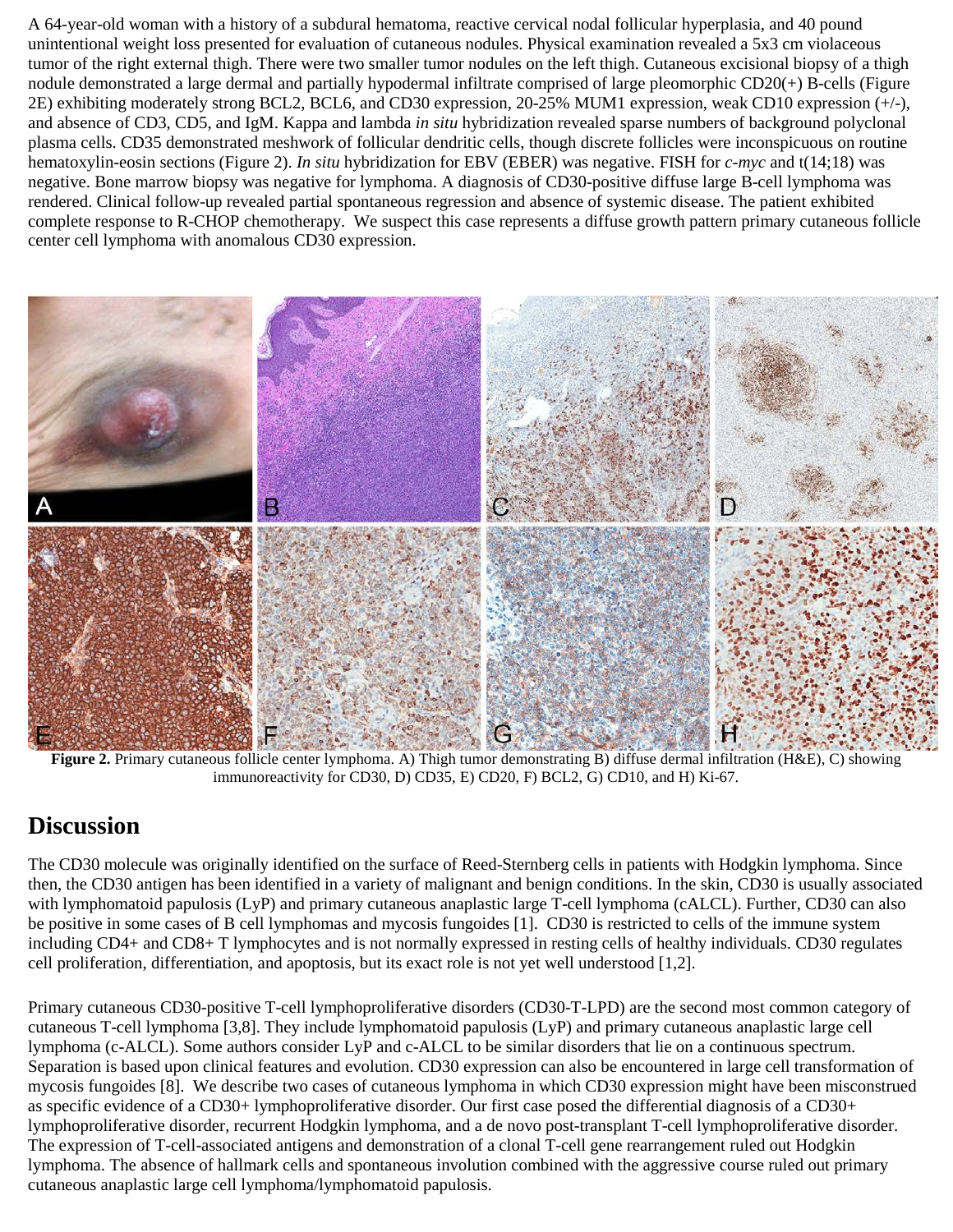Approximately 1.4% of stem cell transplant patients develop lymphoproliferative disorders [4]. Post-transplant lymphoproliferative disorders (PTLD) are divided into early lesions, polymorphic PTLD, monomorphic PTLD, and classical Hodgkin lymphoma-type PTLD [5]. Early lesions are characterized by reactive plasmacytic hyperplasia and infectious mononucleosis like lesions. Polymorphic PTLD may be either polyclonal or monoclonal and is characterized by the destruction of underlying lymphoid architecture, necrosis, and nuclear atypia. In monomorphic PTLD, the majority of cases (>80%) arise from B cells and are further subclassified as either diffuse large B-cell lymphoma or, less commonly, Burkitt/Burkitt-like lymphoma, plasma cell myeloma, or plasmacytoma-like lesions. 7% to 15% of all PTLD are of T-cell origin. See table 1 for summary of reported cases of T-cell PTLDs presenting in the skin. 91% of PTLDs involved extranodal sites, of which skin was the site in 19% of the cases [6]. 130 cases of T-cell or natural killer (NK)-cell PTLD have been reported [4,6]. Reported T-cell post-transplant lymphomas include peripheral T-cell lymphoma NOS, gamma/delta T-cell lymphoma, and T-natural killer (NK) cell varieties [5,6]. T/NK-cell PTLDs occur at a median of 66 months following transplantation [6]; 91% manifest at extranodal sites, particularly the skin (91%). Approximately one third are Epstein-Barr virus (EBV) positive with a significantly longer survival of 18 months vs 6 month survival in EBV negative cases [6]. Treatment varies, but usually consists of chemotherapy with decreased immunosuppression, sometimes combined with irradiation [6].

| Case                               | <b>Site</b>                              | <b>Diagnosis</b>                                 | <b>Transplant</b> | <b>EBV</b>               | Age, sex   |
|------------------------------------|------------------------------------------|--------------------------------------------------|-------------------|--------------------------|------------|
|                                    |                                          |                                                  |                   |                          |            |
| Yurtsever et al 2003 <sup>14</sup> | Lower leg and draining<br>lymph nodes    | T-anaplastic large cell lymphoma                 | Renal             | $\overline{\phantom{a}}$ | 59, male   |
| Coyne et al $2004^{15}$            | Abdomen, chest, back,<br>arms, and thigh | T-anaplastic large cell lymphoma                 | Renal             | $+$                      | 33, female |
| Coyne et al $2004$ <sup>15</sup>   | Medial malleolus and<br>lower leg        | T-anaplastic large cell lymphoma                 | Renal             | $\equiv$                 | 56, male   |
| Coyne et al $2004$ <sup>15</sup>   | Upper posterior chest wall               | T-anaplastic large cell lymphoma                 | Renal             | $^{+}$                   | 52, male   |
| Salama 2006 $\frac{16}{16}$        | Leg                                      | T-anaplastic large cell lymphoma                 | Renal             | $\blacksquare$           | 59, male   |
| Mills et al $2012^{17}$            | Skin and lung                            | Monomorphic T-cell PTLD and<br>mycosis fungoides | Renal             | $\overline{\phantom{a}}$ | 17, male   |

#### **Table 1. Reported cases of T-cell PTLDs presenting in the skin**

Our second case demonstrates CD30 expression in a cutaneous B-cell neoplasm. Primary cutaneous B-cell neoplasms with CD30 expression are rare in the literature [7]. We suspect the lack of reports in the literature may reflect low usage of CD30 immunostaining in B-cell neoplasms rather than intrinsic absence of the antigen in this subset of lymphomas. The differential diagnosis of diffuse large B cell lymphoma of the skin includes primary cutaneous diffuse large B-cell lymphoma (PCDLBCL), leg type, PCDLBCL, other, and cutaneous follicle center lymphoma (PCFCL) with diffuse growth pattern [9]. PCFCL is the most common primary cutaneous B-cell lymphoma. It afflicts older adults (median age in the 6th decade), with a male predilection (male to female ratio of 1-2:1) [10]. Most patients present with lesions on the scalp/forehead or trunk, but other cutaneous sites can be involved, including the leg [11]. PCFCL has a 5-year survival >95% and is not affected by the number of tumors, recurrences, or the histological growth pattern. Location on the legs is associated with a poorer prognosis in PCFCL [9,12]. PCDLBCL, leg type is an aggressive lymphoma of activated B-cell post-germinal center origin, with 5-year survival of 50% [9]. It afflicts older adults (mean age 78 years), with a female predominance. PCDLBCL, leg type manifests with rapidly growing nodular tumors, which can ulcerate, can appear on one or both legs, and rarely present above the lower extremities [9].

Separation of these lymphomas is difficult and requires supplementary immunohistochemical and molecular studies. B-cells of germinal center origin are CD20(+), CD79a(+), bcl-6(+) and bcl-2(−), whereas activated postgerminal B cells are bcl-2(+), MUM- $1(+)$ , FOX-P1(+), and bcl-6( $\pm$ ) [9]. PCFCL is diagnosed when there is a predominance of large cleaved cells, sometimes admixed with small and medium sized centrocytes, and expression of germinal center cell markers such as bcl-6 and less frequently CD10 [9]. PCDLBCL, leg type is diagnosed when there is a preponderance of large, round cells expressing IgM/BCL2/IRF4/MUM-1 [9]. We classified our case as PCFCL because of the presence of large pleomorphic CD20(+) B-cells exhibiting moderately strong BCL2 and BCL6, with weak staining for MUM1 and CD10, and absence of staining for CD3, CD5, and IgM. Systemic chemotherapy was utilized because of the known aggressive behavior in PCFCL when located on the leg.